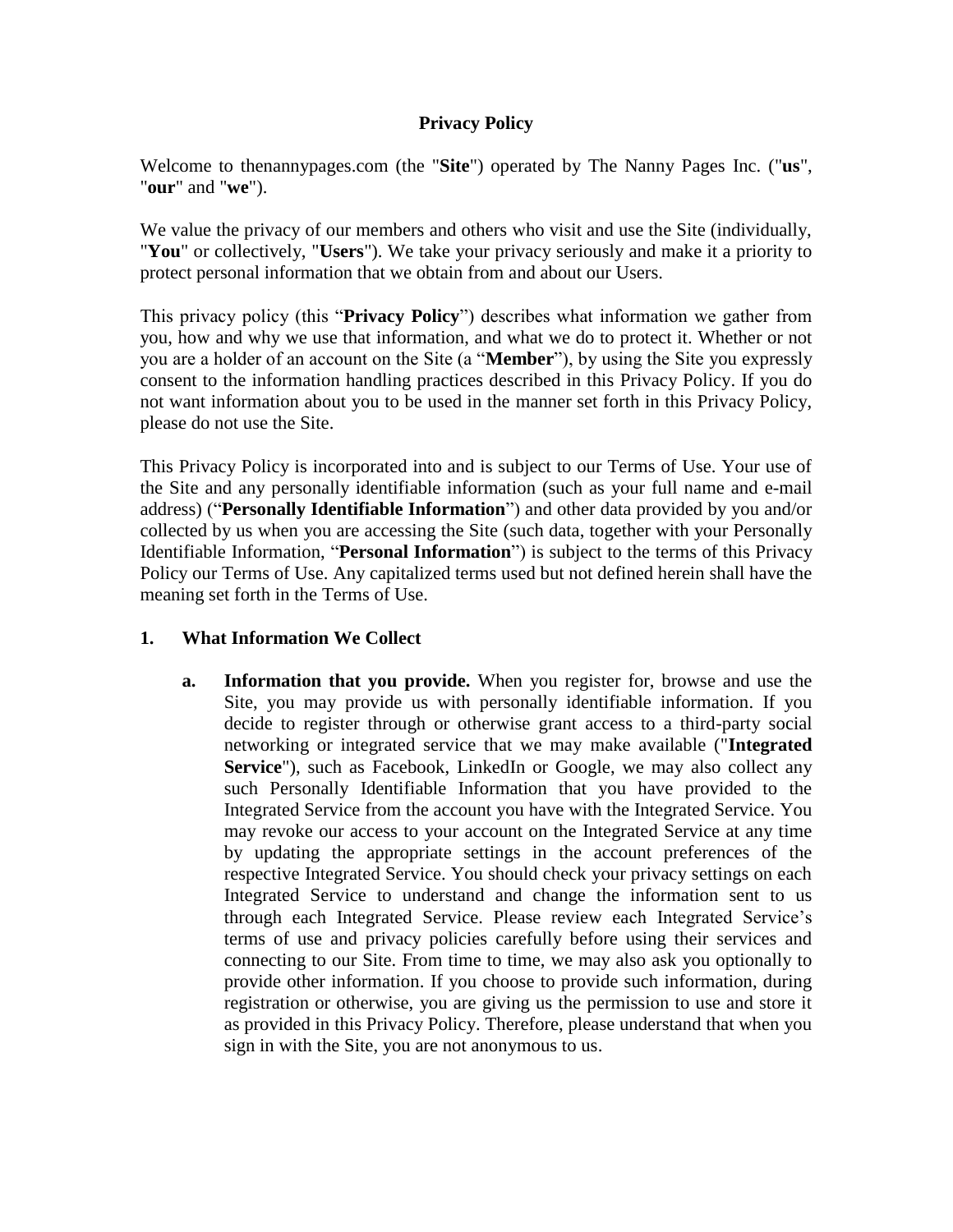- **b. Cookie Information.** When you visit the Site, whether or not you are a Member, we may send one or more cookies (small text files containing a string of alphanumeric characters) to your computer. Cookies remember information about your activities on a website. We may use both session cookies and persistent cookies. A session cookie disappears after you close your browser. A persistent cookie remains after you close your browser and may be used by your browser on subsequent visits to the Site. Persistent cookies can be removed. Please review your web browser's "Help" file to learn the proper way to modify your cookie settings. However, without cookies you will not have access to certain services and features on the Site. Third-party advertisements displayed in connection with the Site may also contain cookies set by internet advertisers. We do not control these cookies and Users of the Site should check the privacy policy of the advertiser to see whether and how it uses cookies.
- **c. Automatically Collected Information.** When you use the Site, we may automatically record certain information from your browser. This automatically collected information may include your Internet Protocol (IP) address, browser type, internet service provider (ISP), referring or exit pages, click stream data, operating system and the dates and times that you visit the Site. Additionally, we may record certain information regarding your use of features on the Site.
- **d. Third-Party Web Beacons.** We may also implement third-party content on the Site that uses "clear gifs," "web beacons," or other similar techniques, which allow the third-party content provider to read and write cookies to your browser, or implement similar tracking mechanisms, in connection with your viewing of that third-party content displayed on the Site. This information is collected directly by the third-party, and we do not participate in that data transmission. Information collected by third parties in this manner is subject to that third-party's own data collection, use, and disclosure policies.
- **e. Location Information.** We may collect and store information about your location if you enable your computer or mobile device to send us location information. You may be able to change the settings on your computer or mobile device to prevent it from providing us with such information.
- **f. Social Media**. We may use social media features, such as the Facebook "Like" button, and widgets, such as the "Share this" button or interactive mini-programs that run on our Site. These features may collect your IP address, which page you are visiting on our Site, and may set a cookie to enable the feature to function properly. Social media features and widgets are either hosted by a third party or hosted directly on our Site. Your interactions with these features are governed by the privacy policy of the company providing it.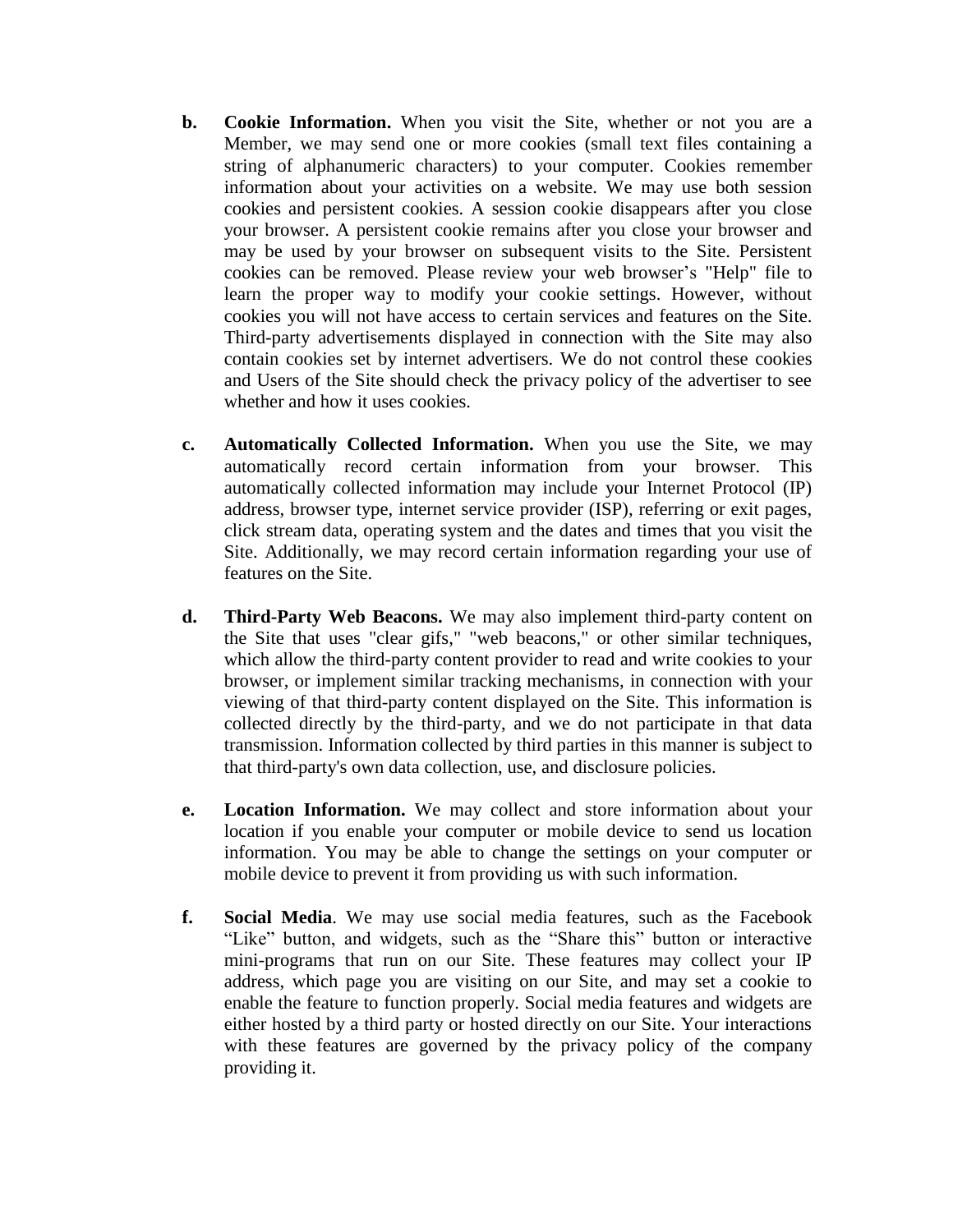**g. Information from Other Sources.** We may also obtain information, including personally identifiable information, from third parties and sources other than the Site. If we combine or associate information from other sources with Personally Identifiable Information that we collect through the Site, we will treat the combined information as Personally Identifiable Information in accordance with this Privacy Policy.

## **2. E-mail Communication**

- **a. Your Communication with Us.** When you send e-mail or other communications to us, we may retain those communications in order to process your inquiries, respond to your requests and improve our services.
- **b. Our Communication with You.** During the registration process for the use of the Site, you will be asked to indicate whether you consent to receiving information that may be of interest to you, to receiving promotional communications from us regarding our services, and to receiving other communications from us regarding your account. Such information will be sent by e-mail or by another form of electronic communication, and may also be communicated by conventional mail. You may opt out of receiving communications from us at any time by clicking on the "unsubscribe" link in such messages, if applicable, by making a modification on your account settings page or by contacting us. We will only send you e-mail communications to which you have given your express and/or implied consent to send. All e-mail communications from us will expressly identify us as the sender and provide you with our contact information.

### **3. How and Why We use Your Information**

- **a.** We use the information that you provide or that we collect in order to establish and enhance our relationship with you. We generally use the information you provide or that we collect to operate, maintain, enhance, and provide all of the features and services found on the Site.
- **b.** By using our Site, you agree that we may disclose your Personal Information to other Users and third parties and we may use your Personally Identifiable Information to provide you with information about our features, services and other offerings that may be of interest to you. We may also send information or offers to groups of Users on behalf of other businesses. Under certain circumstances (for example if you win a contest) we may post your Personally Identifiable Information on the Site. However, we will notify you of this possibility when collecting Personally Identifiable Information or we will obtain your consent. We may share your Personally Identifiable Information with certain other websites that we link to (and that you click upon) in order to enhance your experience in connection with the Site.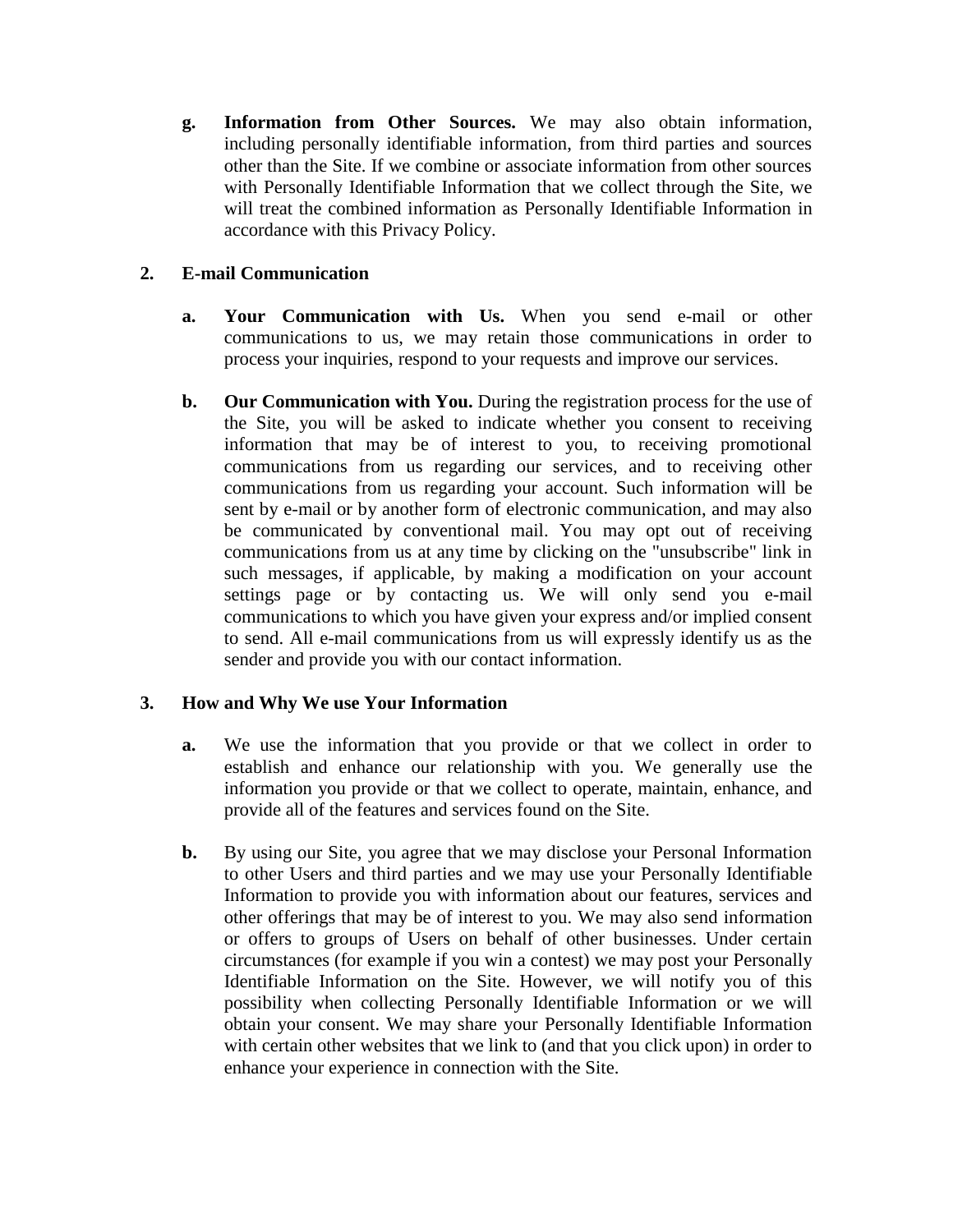- **c.** We may share your Personally Identifiable Information with companies that provide services to us, including outside contractors or agents who help us manage our information activities (for example, contest and sweepstake administration), but they may only use your Personally Identifiable Information to provide us with a specific service and not for any other purpose.
- **d.** We may use "cookie" information to: (a) remember your information so that you will not have to re-enter it during your visit or the next time you visit the Site; (b) provide customized third-party advertisements, content and information; (c) monitor the effectiveness of third party marketing campaigns; (d) monitor aggregate site usage metrics such as total number of visitors and pages viewed; and (e) track your entries, submissions, and status in any promotions or other activities.
- **e.** If you have registered as a Member, we may share your Personally Identifiable Information with advertisers, business partners, and other entities that are not affiliated with us who would like to send you information about their products and services. We do not share Personally Identifiable Information with other third-party organizations for their marketing or promotional use without your consent or except as part of a specific program or feature for which you will have the ability to opt-in.

#### **4. When and to Whom We Disclose Information**

- **a. Aggregate Information.** We may generate non-identifying and aggregate profiles from the information you provide during registration and through your use of the Site. Non-identifying and aggregate profiles are used to improve the quality of the Site and to develop new services and products. Aggregated non-personally identifying information may be shared with third parties.
- **b. User Postings on the Site**. The Site enables you to share your Content with other Users of the Site. The Site may also permit you to share your Content publicly on the Site. If your Content is shared with other Users, any Personally Identifiable Information that you choose to include in, or which is associated with, such Content will be accessible by such Users. Once you make your Personally Identifiable Information available to others in any of these ways, it may be collected and used by the recipients without restriction.
- **c. Social Networks**. We will disclose your Personally Identifiable Information if you have explicitly agreed that we may do so. In particular, we will disclose Personally Identifiable Information where you have elected to connect your account on our Site to a social network or other similar service (e.g., Facebook or Google), or have elected to have your activity on our Site published to a social network or other similar service (e.g., Facebook, LinkedIn or Google).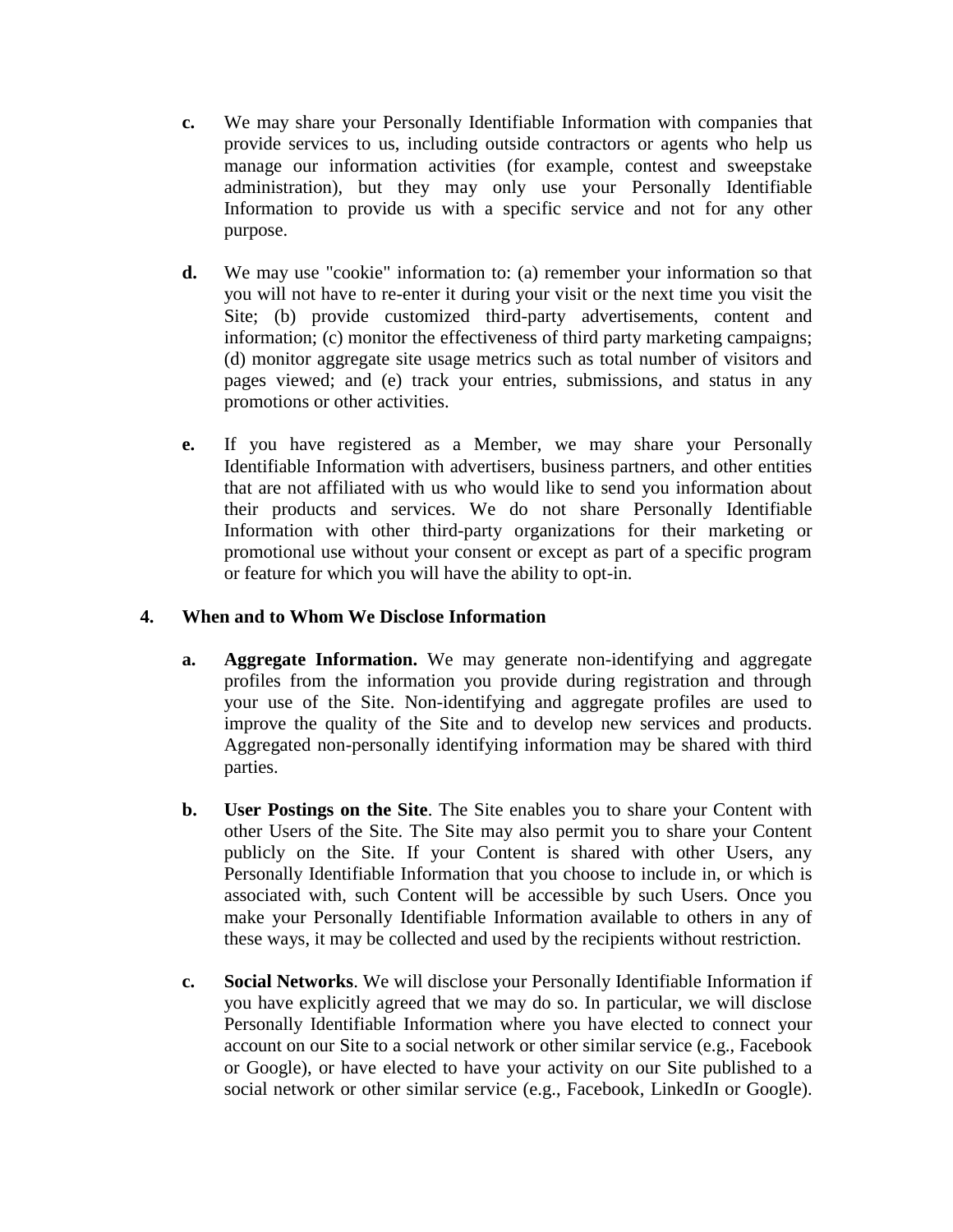To control the information that you share, you should review and, if appropriate, modify your privacy settings on such services.

- **d. Required by Law.** We may also disclose your Personally Identifiable Information if we have a good faith belief that access, use, preservation or disclosure of such information is reasonably necessary to satisfy any applicable law, regulation, legal process or enforceable governmental request.
- **e. Merger or Acquisition.** In the event that we or our assets are acquired by or merged with a third-party entity, we reserve the right, in any of these circumstances, to transfer or assign the information that we have collected from Users as part of such merger, acquisition, sale, or other change of control.
- **f. Other Purposes.** We also reserve the right to disclose User information that we believe, in good faith, is appropriate or necessary to take precautions against liability; protect us from fraudulent, abusive, or unlawful uses; to investigate and defend ourselves against any third-party claims or allegations; to assist government enforcement agencies; to protect the security or integrity of the Site; or to protect the rights, property, or personal safety of our Users, or others.

## **5. Third-Party Advertisers and Sites**

The Site may be linked to internet websites operated by other companies. We may also permit other companies to serve advertisements within the Site. These third-party ad servers or ad networks may use technology to send, directly to your browser, some of the advertisements and links that appear on the Site. These advertisers may automatically receive your IP address if this happens. These advertisers may also use other technologies (such as cookies, JavaScript, or Web Beacons) to measure the effectiveness of their advertisements and to personalize the advertising content. You should consult the respective privacy policies of these third-party websites and third-party ad servers or ad networks. Our Privacy Policy does not apply to, and we cannot control the activities of, such other third-party advertisers or web sites. Please be aware that we do not warn you when you have chosen to link through to another website from the Site.

### **6. Protection of Your Personally Identifiable Information**

**a.** Your account and Personally Identifiable Information is protected by a password for your privacy and security. It is your responsibility to use your best efforts to prevent unauthorized access to your account and Personally Identifiable Information by selecting your password appropriately, and limiting unauthorized access to your computer and/or browser and/or mobile platform.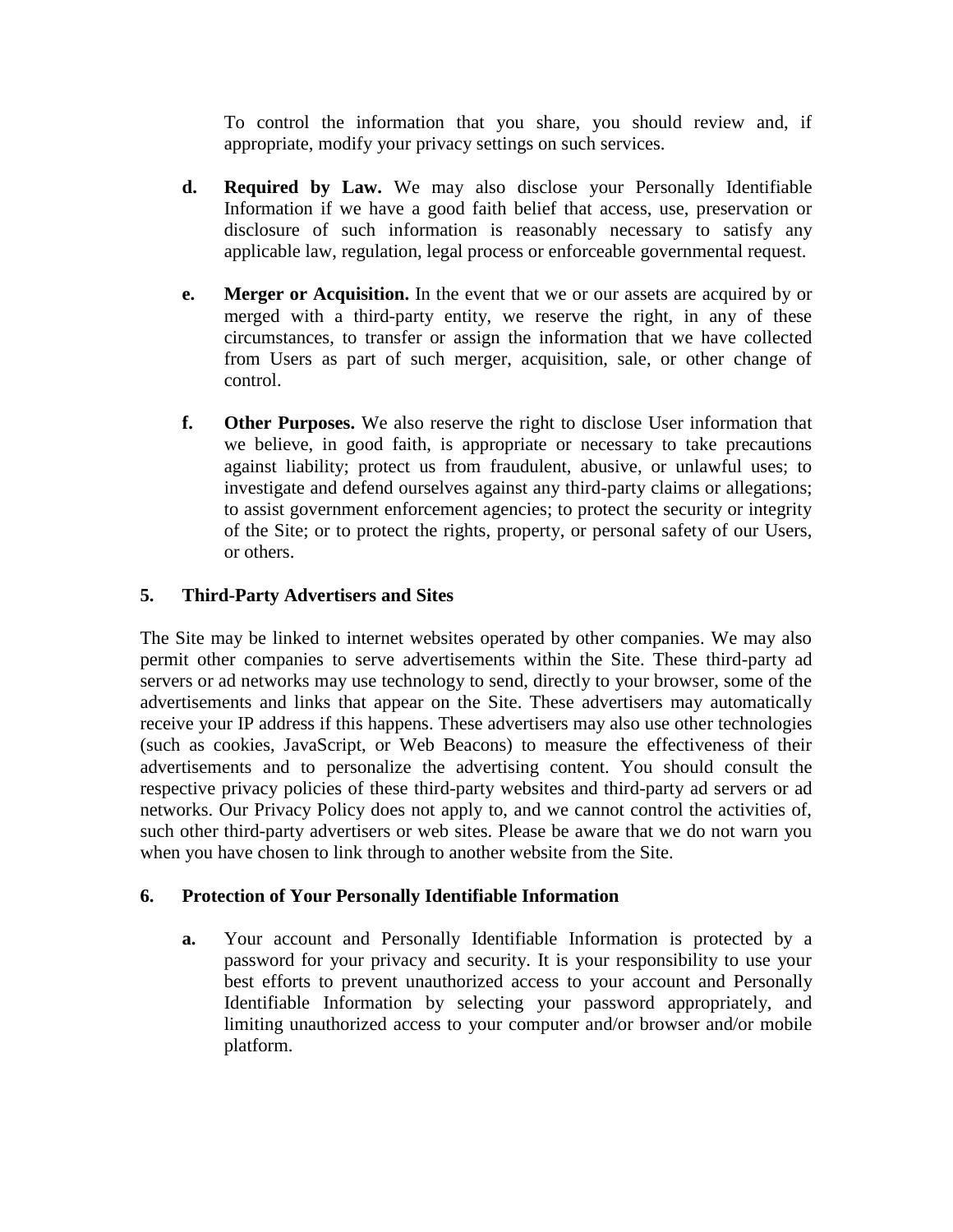- **b.** We make commercially reasonable efforts to ensure the security of our systems. These include internal reviews of our data collection, storage and processing practices and security measures, including appropriate encryption and physical security measures to guard against unauthorized access to systems where we store personal data. Notwithstanding such efforts, we cannot guarantee the security of your account and personally identifiable information. Unauthorized entry or use, hardware or software failure, and other factors, may compromise the security of your account and/or Personally Identifiable Information at any time.
- **c.** We restrict access to your Personally Identifiable Information to our employees, contractors and agents who need to know that information in order to process it on our behalf. These individuals are bound by confidentiality obligations and may be subject to discipline, including termination and criminal prosecution, if they fail to meet these obligations.
- **d.** If we learn of a security systems breach, then we may attempt to notify you electronically so that you can take appropriate protective steps. We may post a notice on the Site if a security breach occurs. Depending on where you live, you may have a legal right to receive notice of a security breach in writing.

### **7. Accessing and Updating Your Personally Identifiable Information**

- **a.** If you register as a Member of the Site, you may update, correct, or delete your profile information and preferences at any time by going to your account settings page.
- **b.** We also make good faith efforts to provide you with access to your Personally Identifiable Information and to correct this data if it is inaccurate or to delete such data at your request if it is not otherwise required to be retained by law or for legitimate business purposes. We ask individual Users to identify themselves and the information requested to be accessed, corrected or removed before processing such requests, and we may decline to process requests that are unreasonably repetitive or systematic, require disproportionate technical effort, jeopardize the privacy of others, or would be extremely impractical (for instance, requests concerning information residing on backup tapes), or for which access is not otherwise required. In any case where we provide information access and correction, we perform this service free of charge, except if doing so would require a disproportionate effort.

# **8. Changes to this Privacy Policy**

We reserve the right to change this Privacy Policy at our sole discretion. We will inform Users of the Site of any such change by posting a new Privacy Policy on the Site and clearly marking the effective date of any such change to the Privacy Policy. We will not use any Personally Identifiable Information of yours in ways that are materially different